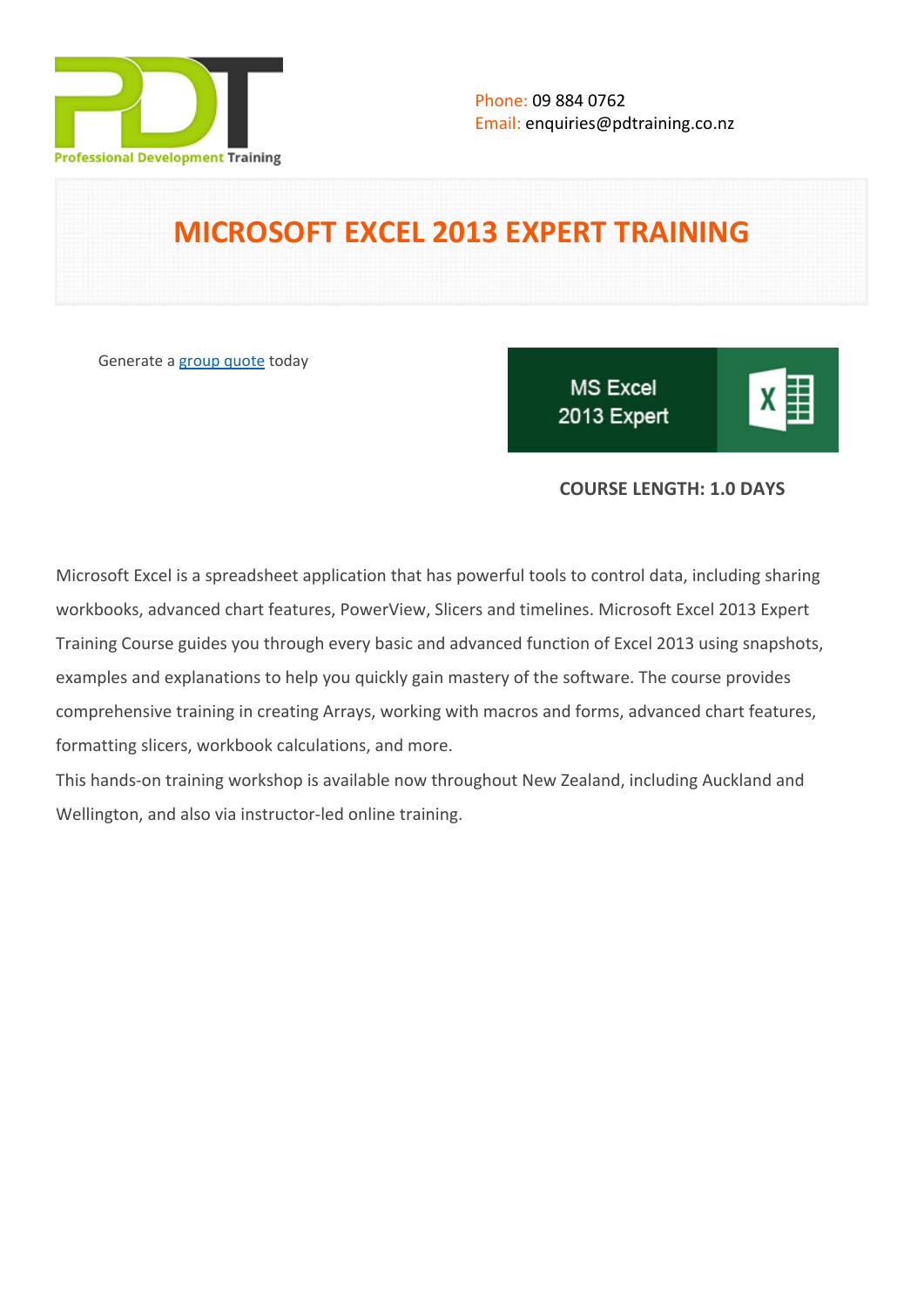# **MICROSOFT EXCEL 2013 EXPERT TRAINING COURSE OUTLINE**

#### **FOREWORD**

During this training course, participants will learn how to use various functions of Microsoft Excel 2013, including understanding permissions, creating and running a macro, analysing data using multiple tables, using trend lines, creating a form using various controls, performing advanced formula auditing and calculations, and working with slicers.

To facilitate easy learning and the retention of knowledge, the training course includes a step-by-step explanation of procedures, the use of each feature, snapshots, and review questions.

#### **OUTCOMES**

# **After completing this course, participants will have learned to:**

- Encrypt a password
- Set Excel options
- Inspect documents
- Edit shared workbooks
- Set calculation options
- Evaluate formulas
- Create one-dimensional and two-dimensional constants
- Create advanced Arrays
- Assign, run, configure and change macros
- Work with forms
- Use data form, list box control, spin button control and scroll bar control
- Use secondary axes
- Add trend lines
- Use chart templates
- Create and format Slicers
- Work with PivotTables
- Create a Power View sheet
- Add tables and maps to a Power View report

#### **MODULES**

# **Lesson 1: Getting Started**

- Housekeeping Items
- Workshop Objectives
- The Parking Lot
- Action Plan

# **Lesson 2: Working with Permissions and Options**

- Marking a Workbook as Final
- Encrypting with a Password and Restricting Permissions
- Protecting the Current Sheet or the Workbook Structure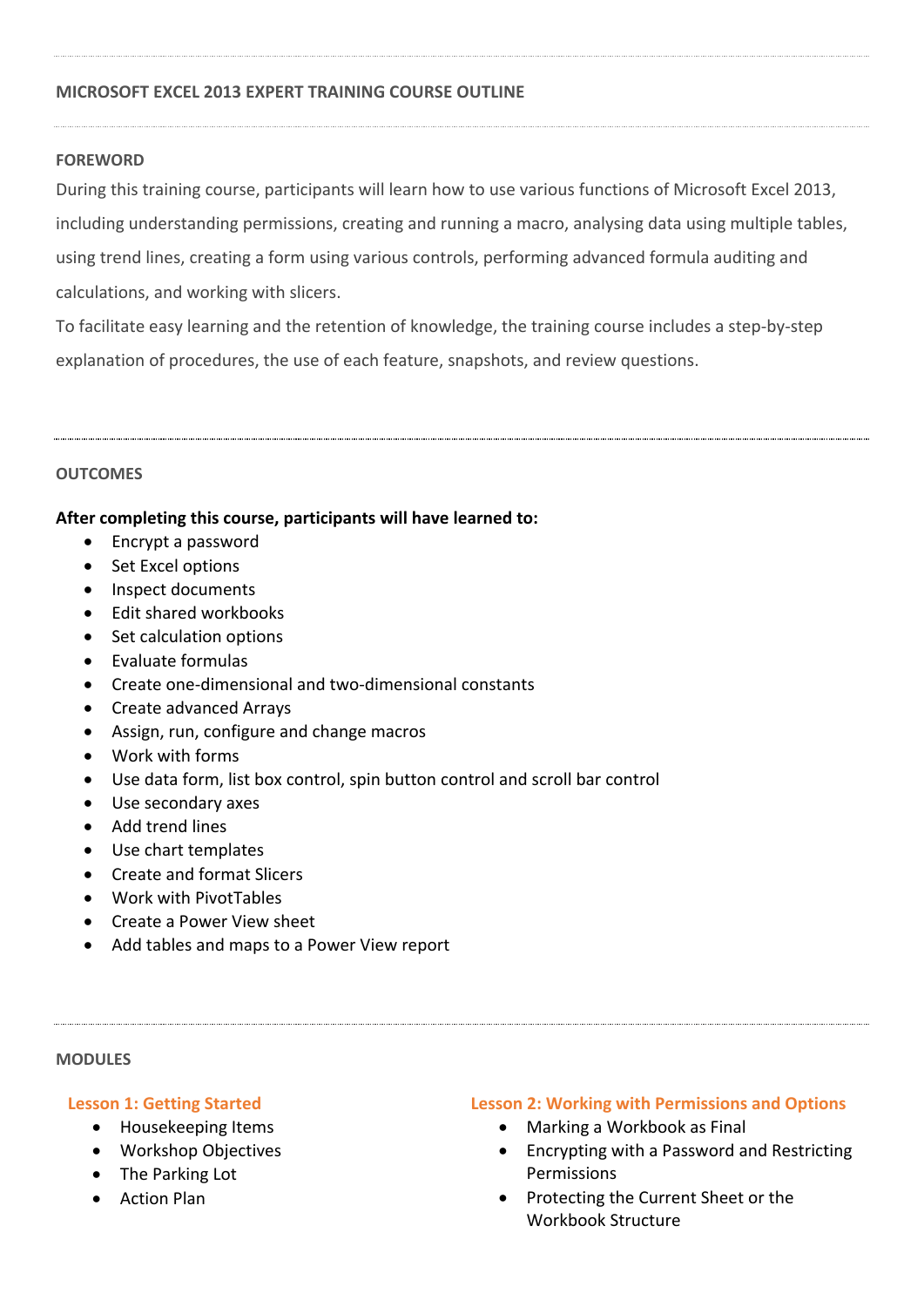- Adding a Digital Signature
- Setting Excel Options
- Managing Versions
- Saving a Workbook as an Excel Template
- **•** Lesson Two: Review Questions

# **Lesson 3: Sharing Workbooks**

- Inspecting a Document
- Sharing a Workbook
- Editing a Shared Workbook
- Tracking Changes
- Merging Copies of a Shared Workbook
- Lesson Three: Review Questions

# **Lesson 5: Working with Array Formulas**

- About Array Formulas
- Creating One-Dimensional and Two-Dimensional Constants
- Creating a Simple Array
- Creating an Advanced Array
- Lesson Five: Review Questions

# **Lesson 7: Working with Forms**

- About Excel Forms, Form Controls, and Active X Controls
- Using a Data Form
- Using a List Box Control
- Using a Combo Box Control
- Using a Spin Button Control
- Using a Scroll Bar control
- Lesson Seven: Review Questions

# **Lesson 9: Working with PivotTables and Pivot Charts**

- Working with PivotTable Tools
- Working with PivotChart Tools
- About Slicers
- Creating a Slicer in an Existing PivotTable
- Creating a Standalone Slicer
- Formatting a Slicer
- Sharing Slicers with Another PivotTable
- Disconnect or Delete a Slicer

# Lesson Nine: Review Questions

# **Lesson 4: Performing Advanced Formula and Function Tasks**

- Using the Watch Window
- About the Excel Calculation Process
- Setting Calculation Options
- Enabling or Disabling Automatic Workbook Calculations
- Using the IFERROR Function to Evaluate Formulas
- Lesson Four: Review Questions

# **Lesson 6: Working with Macros**

- Assigning a Macro to a Command Button
- Running a Macro by Clicking an Area of a Graphic Object
- Configuring a Macro to Run Automatically Upon Opening the Workbook
- Changing a Macro
- Lesson Six: Review Questions

# **Lesson 8: Applying Advanced Chart Features**

- About Trend Lines
- Add a Trend Line
- Using Secondary Axes
- Using Chart Templates
- Lesson Eight: Review Questions

# **Lesson 10: Working with Power View**

- About Power View
- Creating a Power View Sheet
- Connecting to Different Data Modules in One Workbook
- Modifying the Data Model without Leaving the Power View Sheet
- Using Drill Down, Drill Up, and Cross Drill
- **•** Lesson Ten: Review Questions